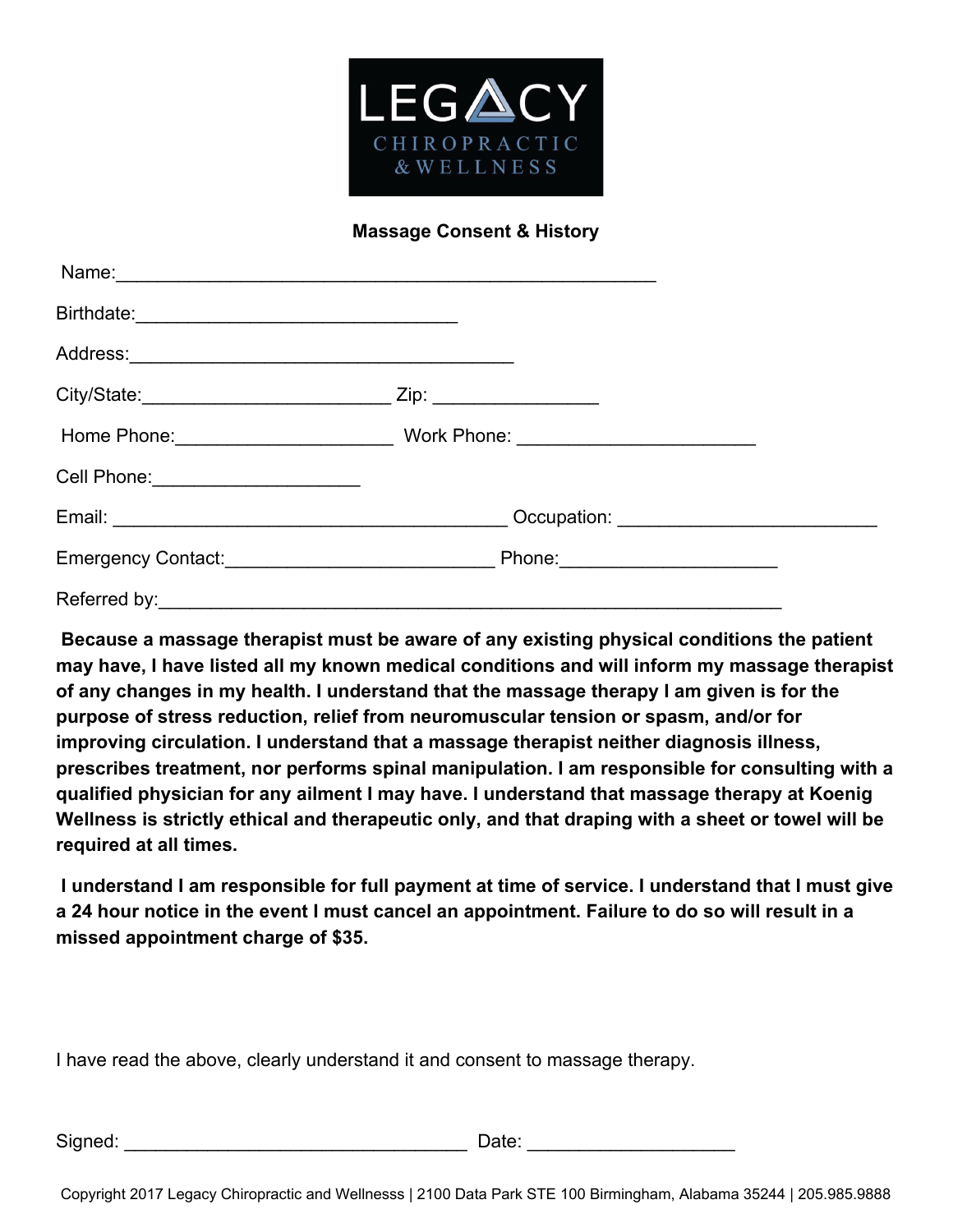Have you had massage therapy before? yes no Current patient of koenig wellness? yes no Surgeries / hospitalizations / fractures: none Injuries / car accidents / illnesses: none Allergies: none Neurological conditions: none MS parkinson's lupus migraines stroke other: Bone / tissue conditions: none arthritis gout osteoporosis fibromyalgia other: Cancer: none yes, where/type? Pregnant: no yes currently trying